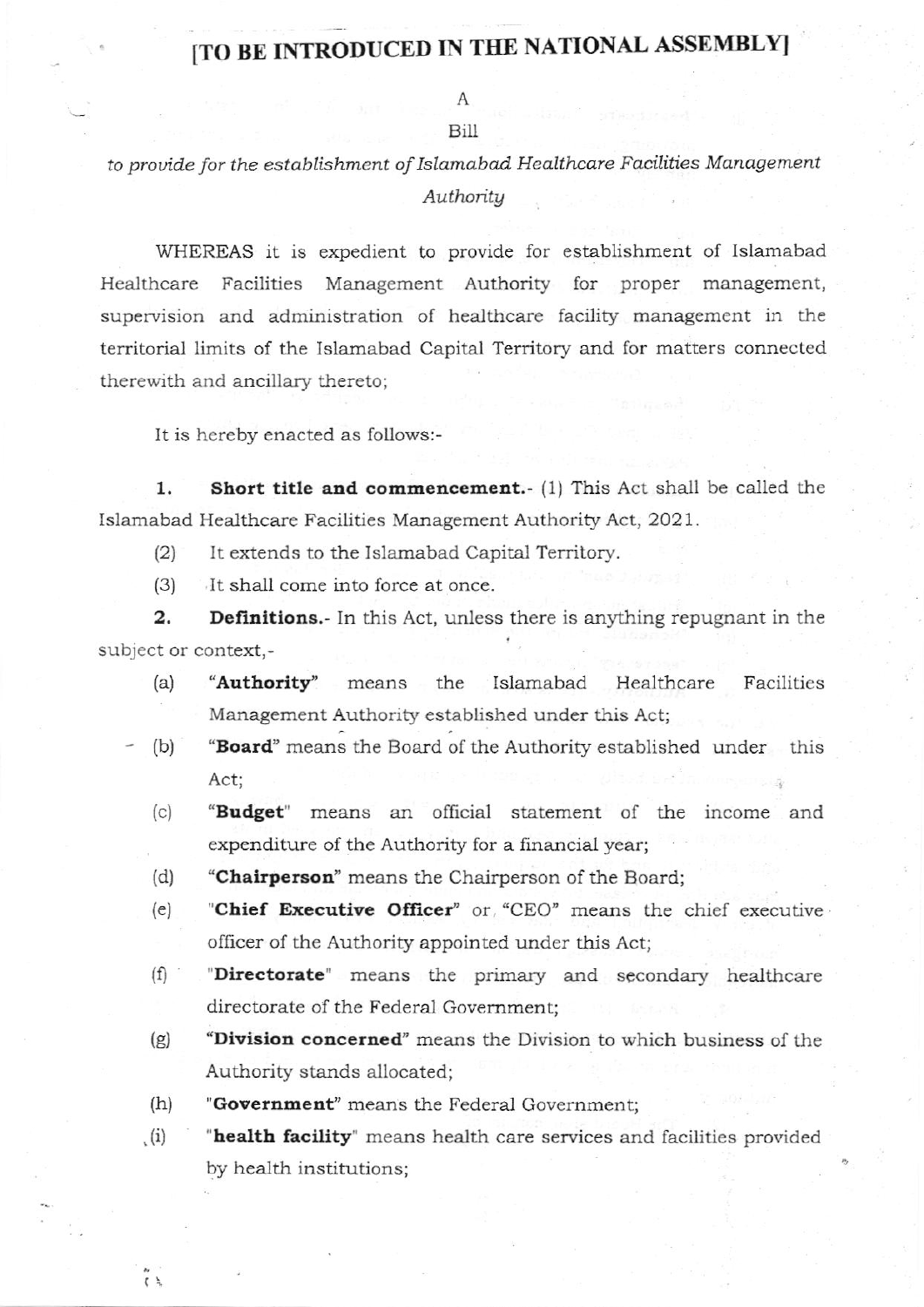(j) "healthcare institutions" means the following institutions providing health facilities in the Islamabad Capital Territory, namely:-

- (i) basic health unit;
- (ii) rural health center;
- (iii) Government rural dispensary;
- (iv) maternal and child health centre;
- (v) hospital, excluding the Pakistan Institute of Medical Sciences; and
- (vi) Government laboratory;
- (k) "hospital" means a public sector healthcare facility in the Islamabad Capital Territory with in-patient beds, excluding the Pakistan Institute of Medical Sciences;
- (1) "member" means member of the Board appointed under this Act;
- (m) "prescribed" means prescribed by rules or regulations made under this Act;
- $(n)$  "regulations" means regulations made under this Act;
- $(0)$  "rules" means rules made under this Act;
- (p) **'Schedule**" means the Schedule to this Act; and
- (q) "secretary" means the secretary of the Authority.

3. Authority.- (1) As soon as may be, after the commencement of this Act, the Federal Government shall, by notification in the official Gazette, establish an Authority to be known as the Islamabad Healthcare Facilities Management Authority, to carry out the purposes of this Act.

(2) The Authority shall be a body corporate having perpetual succession and a common seal and it may sue and be sued in its own name and, subject to and for the purposes of this Act, may enter into contracts and may acquire, purchase, take, hold and enjoy moveable and immovable property of every description and may convey, assign, surrender, yield up, charge, mortgage, demise, reassign, transfer or otherwise dispose of or deal with, any moveable or immovable property or any interest vested in it.

4. Board.- (1) General directions and administration of Authority and its affairs shall vest in a Board which may exercise all powers, perform all functions and do all acts which may be exercised, performed or done by the Authority.

2,

 $(2)$  The Board shall consist of-

,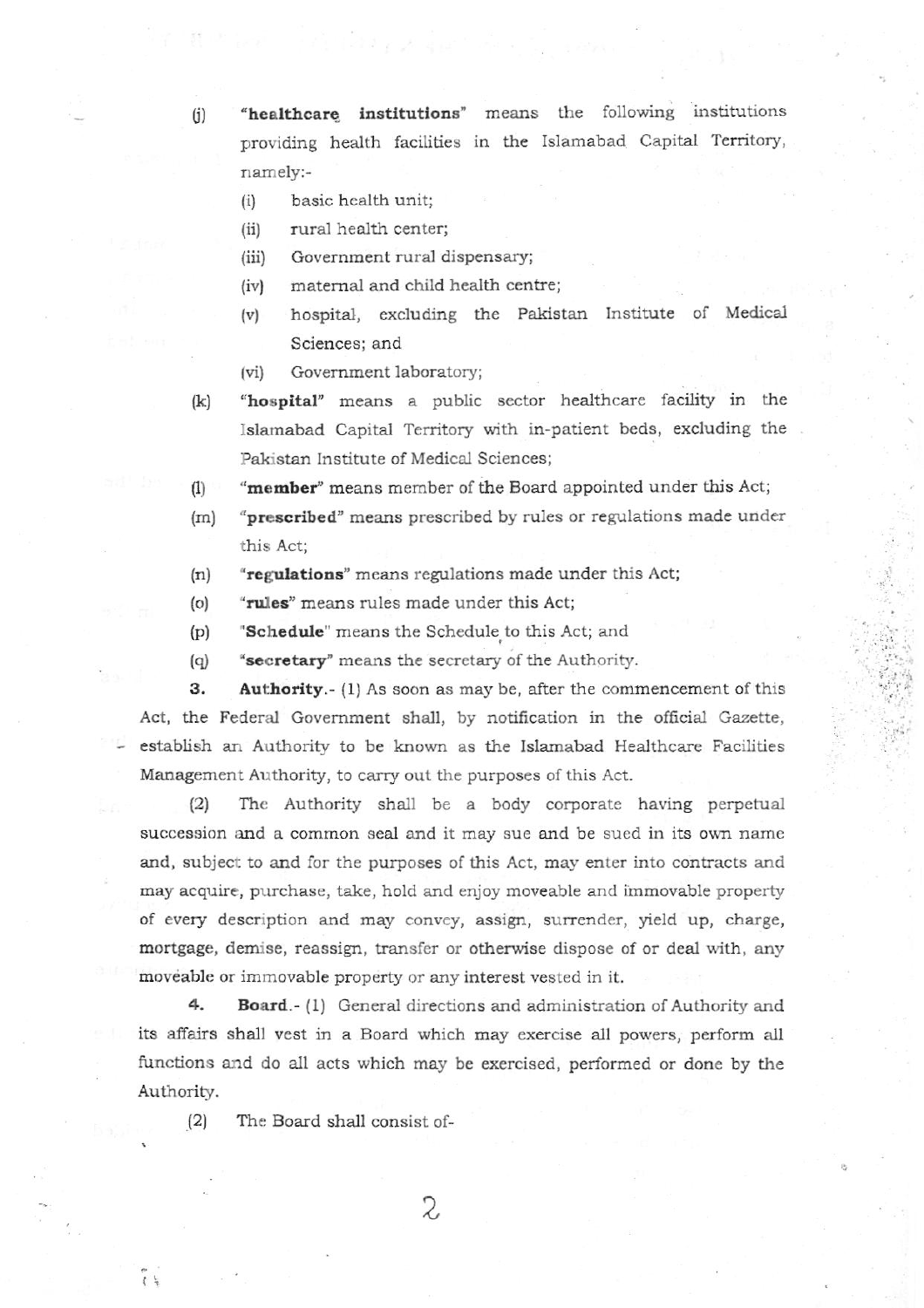- (a) four reputable doctors with more than ten years clinical experience in a public hospital, with such experience beirig preferably in the fields of medicine, surgery, pediatrics and obstetrics or gynecology or their respective subspecialties;
- (b) two senior nurses, with management experience in a large public or private hospital; and
- (c) three lay members of the public, selected from eminent persons in their respective fields, including legal, finance and economics, management, retired civil servants, educationists, social workers, representative of civil society, businessmen, and renowned philanthropists having significant aptitude.

(3) The members of the Board shall be appointed or removed by the Federal Government on recommendations of the nomination committee for a term of four years and shall be eligible for re-appointment for one further term of four years.

(4) The Chairperson of the Board shall be elected by the members through voting and shall preside over meetings. In case of his absence, the Chairperson may nominate a member as acting Chairperson or if he has not done so, the members present shall elect an acting Chairperson for that meeting.

(5) The membership of a member shall fall vacant if he resigns, or fails to attend three consecutive meetings witiout sufficient cause, or any other reason which incapacitates him to hold offrce under this Act and such vacancy shall be filled within one month.

 $(6)$  No person shall be appointed, or remain, as a member of the Board, if he-

- (a) is by a competent court of law declared to be of unsound mind;
- (b) has to a court of law applied to be adjudicated as an insolvent and his application is pending;
- (c) is by a competent court of law declared as an un-discharged insolvent;
- (q) has been by a court of 1aw convicted for an offence involving moral turpitude or corruption;

3

.